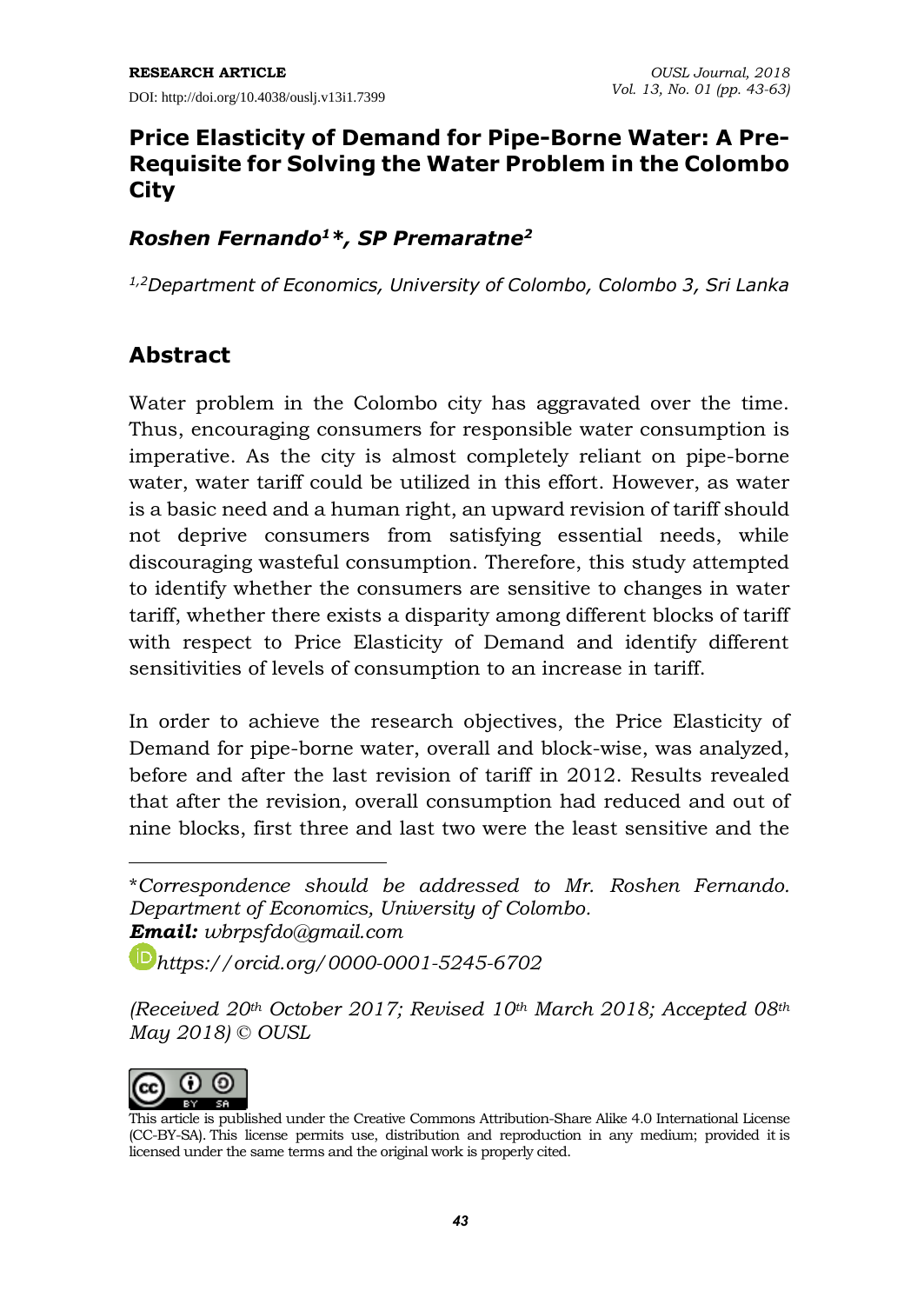four blocks in the middle were the most sensitive. Thus, it was recommended that in order to discourage wasteful consumption, unit rates of highly sensitive blocks should be increased and to preserve economic efficiency and welfare, the tariff for least sensitive blocks should not be revised significantly.

**Keywords:** Price Elasticity of Demand, Pipe-borne Water, Water Tariff, Domestic Consumers

# **Introduction**

The water problem in the Colombo city, the commercial capital of Sri Lanka, has been created by rapid urbanization, increase in population, change in climatic conditions, problems related to operational efficiency and increased pollution and depletion of water sources. This has, in turn, resulted in several issues, including those related to health and sanitation and water stress in the city. As the Colombo city continues to develop and become a strategic hub for Asia, it is of utmost importance to combat the water problem. As the Colombo city is almost covered with pipe-borne water, one of the major solutions to reduce the magnitude of the problem is to encourage consumers to use the resource responsibly, via awareness raising and revision of tariff.

Moreover, an upward revision of tariff would also enable National Water Supply & Drainage Board (NWSDB), the main authority instrumental in provision of water for the Colombo city, to increase its operational income and reduce reliance on government grants and soft loans. Furthermore, this would enable NWSDB improve its service, reducing operational inefficiencies.

However, due to socio-economic and political sensitivities attached to water, a revision in tariff is, generally, heavily resisted by the society and could lead to social unrest. Thus, prior to revision of tariff, it is of utmost importance to understand which levels of consumption are more sensitive to changes in price, thus, indicative of wasteful or preventable consumption, and which levels of consumption are less sensitive to changes in price, thus, indicative of essential consumption. Additionally, this would help achieve the broader goals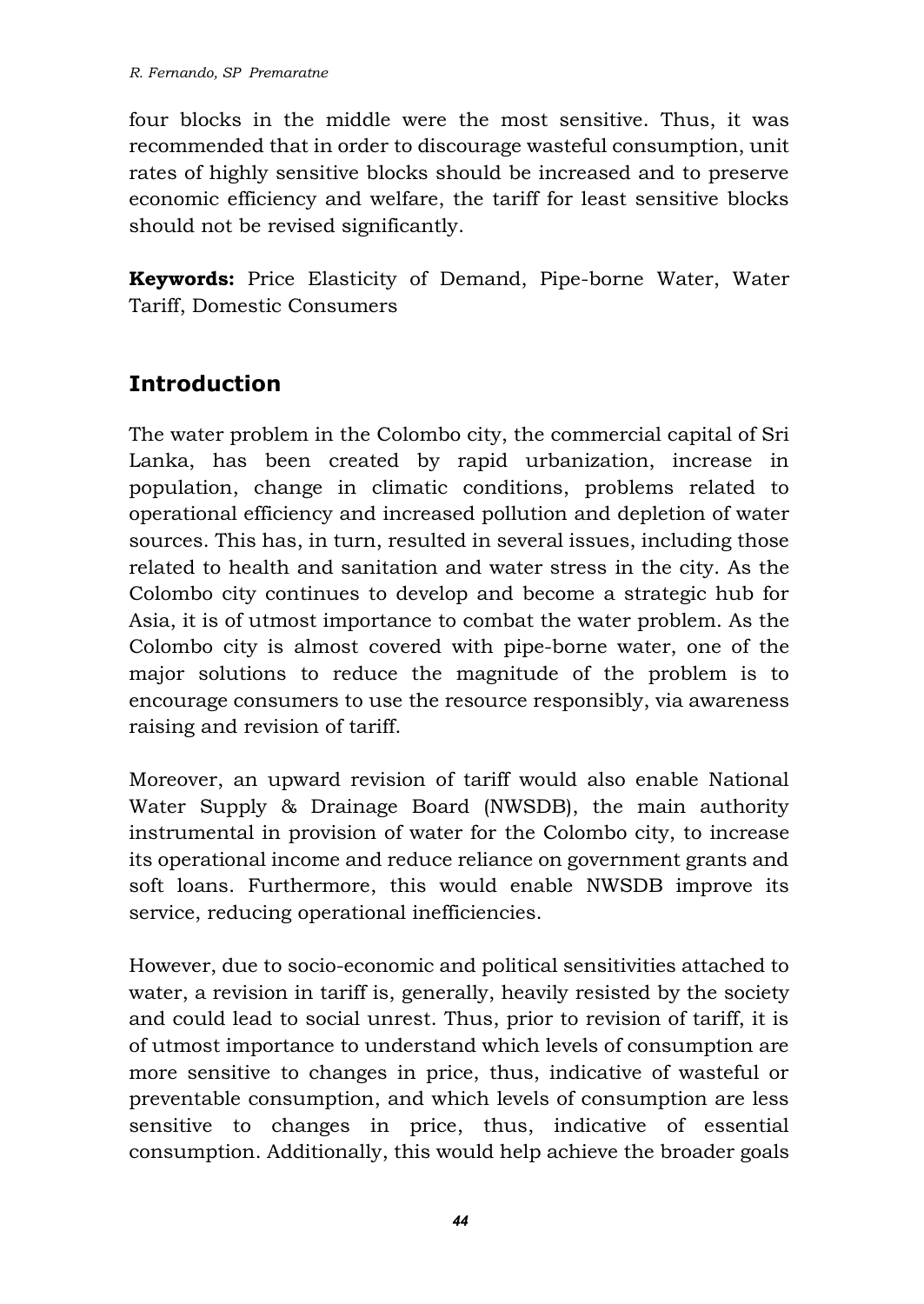of tariff revision, such as encouraging responsible use of the resource and preserving economic efficiency and welfare.

Nevertheless, it was observed that the recent attempt of NWSDB to revise tariff was heavily opposed by the masses, largely due to the absence of evidence as to how the revision has been formulated. Thus, had a study of this nature been performed, the justification for revision would have been made stronger. Considering the necessity of such research, this study was conducted to establish whether the demand for pipe-borne water in the Colombo city is responsive to changes in tariff, if it is responsive, whether there is a disparity among the blocks of consumption with respect to Price Elasticity and if there exists a disparity, which blocks of consumption are more or less responsive to changes in price.

# **Review of Literature**

### **Price Discrimination**

According to Niels et al. (2011), price discrimination is pricing the same product differently even though the price differentials do not reflect any cost differential. The most frequently-used classification of price discrimination has three types, referred to as first, second and third-degree price discrimination. Exploiting the maximum Willingness to Pay of each individual customer is referred to as firstdegree price discrimination; charging differently for different quantities consumed is referred to as second-degree price discrimination and different customer segments being charged differently is referred to as third-degree price discrimination (Cabral, 2005).

#### **Water Tariff Structures**

### *Objectives of Water Tariff*

According to Boland & Whittington (2000), water tariff should ensure revenue sufficiency for the service provider, economic efficiency for the users, equity and fairness, income redistribution and resource conservation. Additionally, Rogers et al. (2002) emphasizes on holistic sustainability as an important objective of water tariff.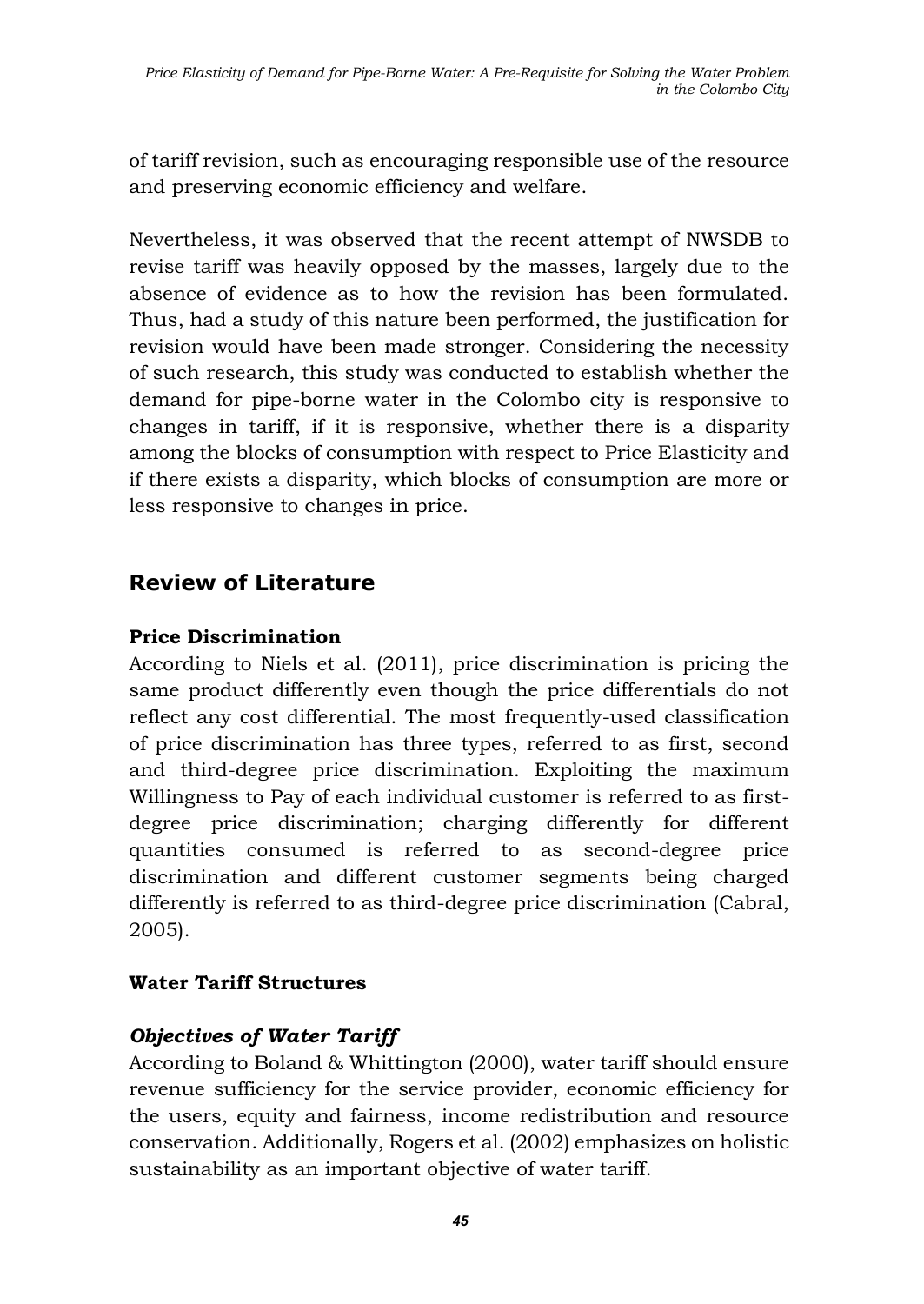#### *Design of Water Tariff Structures*

According to Brannon (2017), the choice of a tariff structure is dependent upon factors including water availability, income of the consumers, intended purpose and levels of usage and socio-economic situations.

An ultimate structure could be inducing uniform charges, block, seasonal, peak, conservation or capacity rates. The commonly-used structures incorporate two-part tariff structure, where both flat and volumetric rates would be present.

The widely-used volumetric tariff structures would include a purely proportional component to the consumption and either increasing or decreasing block tariffs with variable or fixed bands.

### **Water Problem**

According to Department of Interior, United States (1966), a water problem is essentially a concern about not having the adequate quantity of water of adequate quality, at a reasonable cost, when and where needed. According to this definition, few reasons for a water problem can be identified. If either water is not obtained in adequate quantity, quality at the right time and place or even if the price charged for water or cost borne in obtaining water is not affordable, then, there deemed to be a water problem.

According to NWSDB (2017), in assessing the quality of pipe-borne water there are two components considered as product and service components. The product component includes parameters, such as the quality of water received by a consumer, quantity of water demanded and received by the consumer, timely receipt of water and adequate pressure with respect to water received. The service component includes parameters, such as timely receipt of accurate bills, timely update of accounts, convenience of payments, advance and adequate notice of interruptions and productive responses to complaints.

Thus, combining both the definition of water problem and parameters of quality of pipe-borne water, it can be stated that absence of any of the product or service parameters will result in a water problem for consumers, depending on pipe-borne water provided by NWSDB.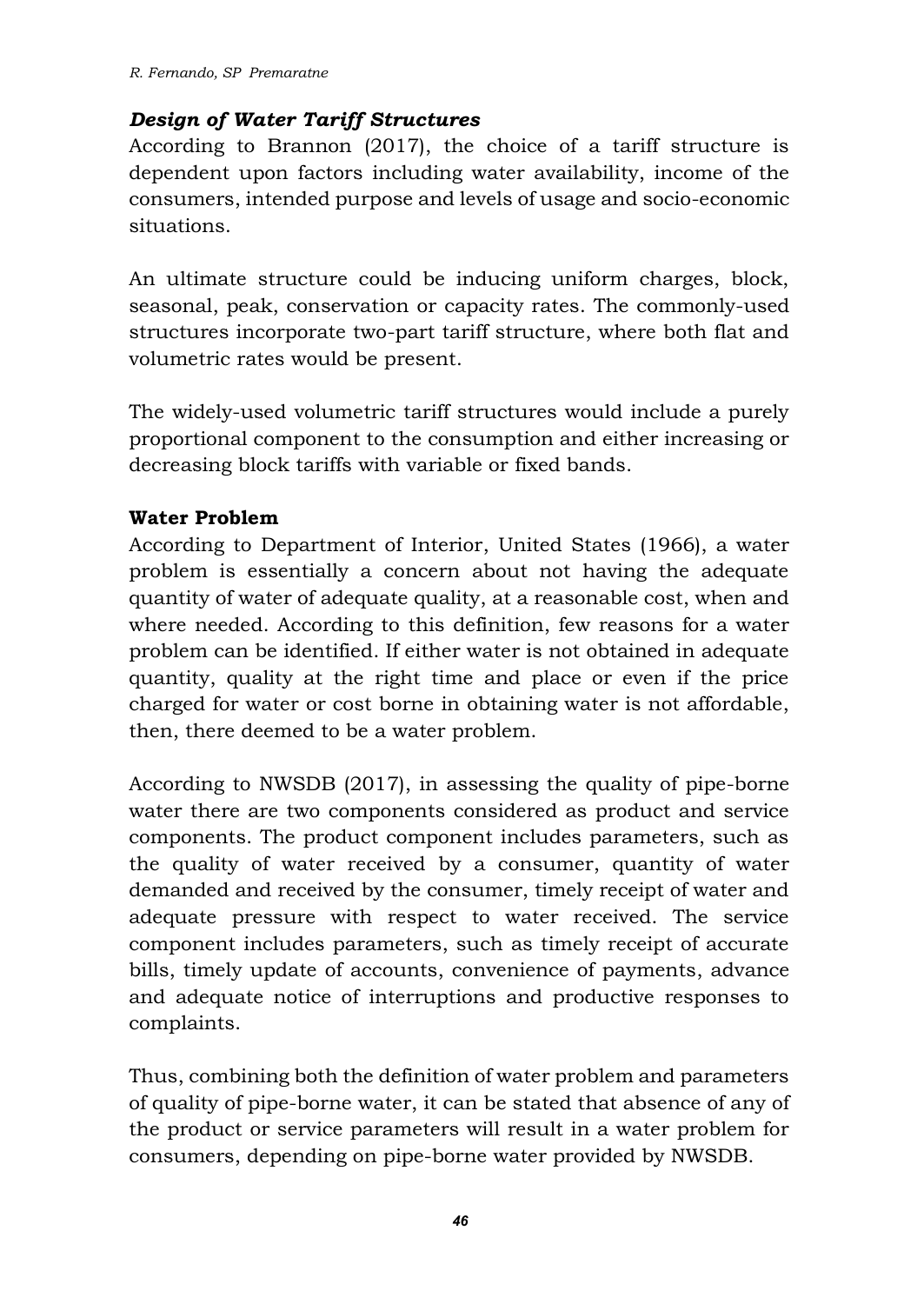# **Water Problem in the Colombo City: Nature, Causes and Consequences**

According to the Department of Census and Statistics (DOCS) Sri Lanka (2015), the population in the Colombo city is 561,314. However, being the commercial capital of Sri Lanka, it records a much higher total population due to the daily mobile population approximated at 1.9 million (Ministry of Megapolis and Western Development, 2017). According to NWSDB (2017), the Colombo city is almost totally covered with pipe-borne water. However, still a number of water problems are faced by the population in the Colombo city (Bandara, 2003).

According to Letchumanamohan (2014), the problems faced by the consumers in the Colombo city with respect to obtaining of pipeborne water include insufficient pressure in the pipe distribution system, non-availability of water for 24 hours, inaccurate meter reading, delays in attending to repair work and poor quality of repairs leading to constant interruptions and leakages. Accordingly, it can be observed that these conditions satisfy the determinants of water problem and thus, it can be deemed that there exists a water problem faced by existing consumers in the Colombo city.

In addition to the water problem from the perspective of existing consumers, there exist few broader water problems for the Colombo city on the whole. According to Fernando (2014), non-revenue water in the Colombo city accounts approximately to 54% of the provision, and it hence, prevents the authority obtaining the right revenue and threatens the financial sustainability of the provision.

Furthermore, according to Gamini (2015) and Bandara (2003), increased pollution of water resources, such as those caused by industrial and domestic effluents, create critical challenges for NWSDB to provide water of the right quality demanded by the consumers and stipulated by World Health Organization continuously. Additional purification of water has resulted in additional costs for the authority, in turn compromising its financial sustainability. In situations where NWSDB has not been able to totally contain the damages, the risks to health of consumers have risen.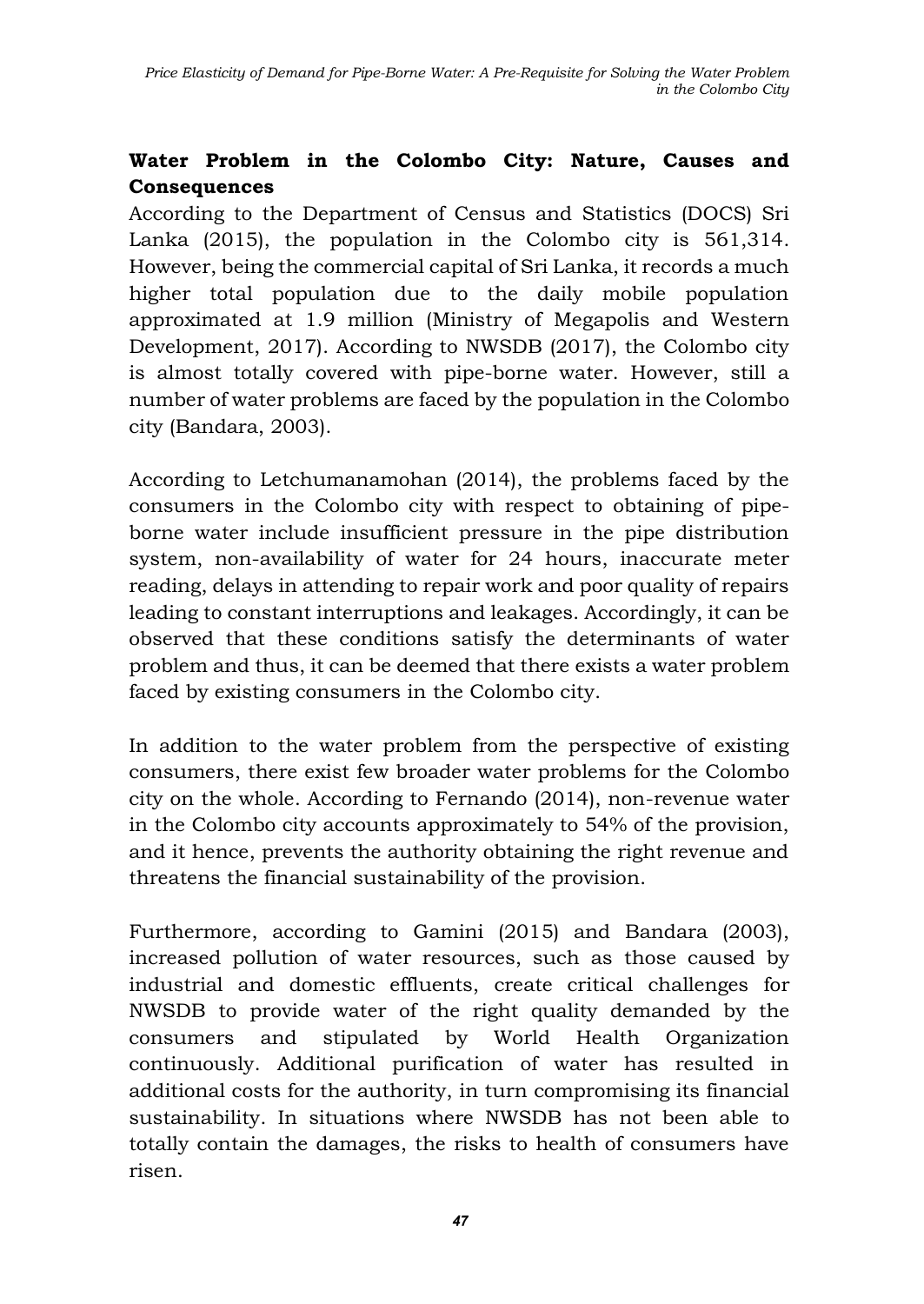In addition to that, according to Warakapitiya and Shankar (2017), excessive consumption of water by the ongoing construction projects in the Colombo city has led to reduction in pressure and quantity available for consumption by other existing consumers.

Moreover, according to Lanka Business Online (2017), the combination of climatic changes leading to dry weather and increase in population has led to an overall increase of 15% in water consumed by existing consumers in the Colombo city, making it further challenging for NWSDB to secure the right quantity and provide water throughout at the right pressure. The increased administration and other related charges have not been covered by the price charged, and accordingly, the service is not any longer financially sustainable for NWSDB.

In a much broader sense, the water problem in the Colombo city and Sri Lanka, on the whole, has been created by rapid urbanization, water scarcity and degradation, absence of inter-sector governance, lack of operational efficiency, lack of investment in the water sector and absence of incentivizing tariff structure for water conservation. These, in aggregate, have led to a number of problems, including inability to provide the right quantity of water of the right quality at the right price and time and maintaining the right service level, and have created a water problem in the Colombo city (Fan, 2016).

Due to the water problem in the Colombo city, a number of consequences, such as spreading of both water-borne and water vector habitat diseases, overall decline in sanitation of the population and risk of NWSDB not being financially viable have arisen (Fan, 2016).

#### **Potential Solutions for the Water Problem in the Colombo City**

Fan (2016) has proposed increasing operational efficiency, encouraging consumers to conserve water, increasing monitoring and regulation in order to prevent pollution of water resources, improving water sector governance and increasing investments in water sector and increasing financial sustainability of NWSDB in order to address the causes of the water problem.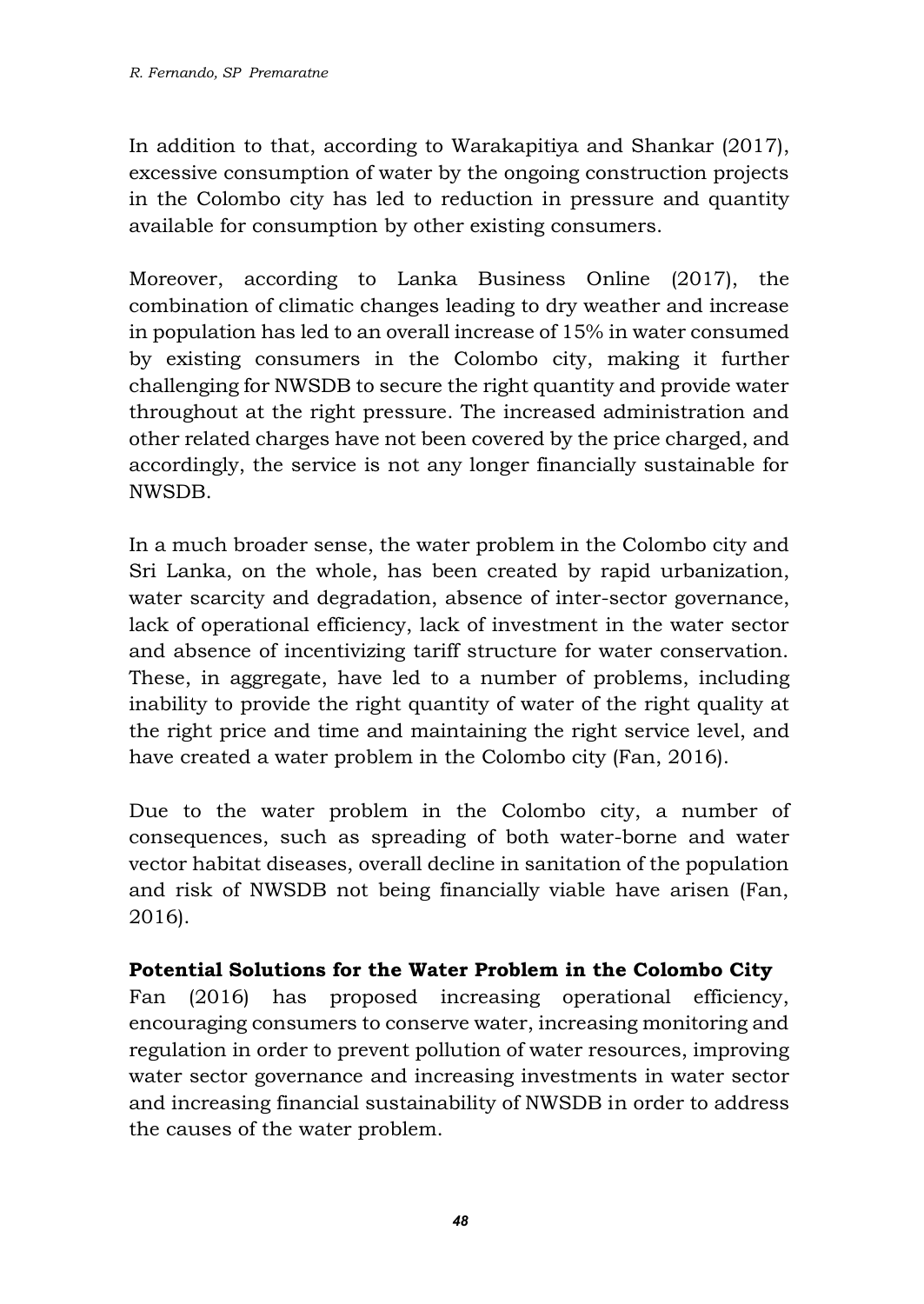#### **Why Revision of Tariff & Price Elasticity of Demand?**

According to the potential solutions, proposed by Fan (2016), one of the ways of addressing the water problem in the Colombo city is ensuring that NWSDB has sufficient financial and non-financial resources to cater to the demand for pipe-borne water fully without interruptions. In order to achieve this, while the government could empower NWSDB via grants, NWSDB too can utilize its tariff structures to obtain a cost-reflective charge from consumers. The current practice is to cover the operation and maintenance cost, in whole, and part of the investment cost, via a two-part, increasing block tariff scheme (NWSDB, 2017). This implies that with the rising operational and maintenance costs the tariff structure needs to be revised.

Moreover, one of the objectives of the utility tariff structures is to encourage consumers to use the utility responsibly and conserve it (Rajput, 2007). This objective would not be achieved if the tariff levied falls to an insignificant percentage of total disposable income of a consumer (Feenstra and Taylor, 2008). Accordingly, it is observed that the tariff structure needs to be revised from time to time to an acceptable level, without compromising the economic efficiency, to encourage consumers to preserve water.

NWSDB implemented its last tariff structure revision in October 2012. It is now underway to revise the tariff structure again to reflect the service level (NWSDB, 2017). However, the proposal to revise tariff structure is heavily opposed by the consumers and society, due to the concerns related to loss of economic efficiency and affordability. Two tools that could have been utilized in this effort to ensure perseverance of economic efficiency and affordability are an affordability analysis and a demand elasticity analysis with respect to price. Especially, an assessment of price elasticity of demand would enable to identify the level of consumption essential for consumers and levels of wasteful consumption, as with increase in price, a potential deviation towards conservation can be expected (Bishop and Weber, 1996).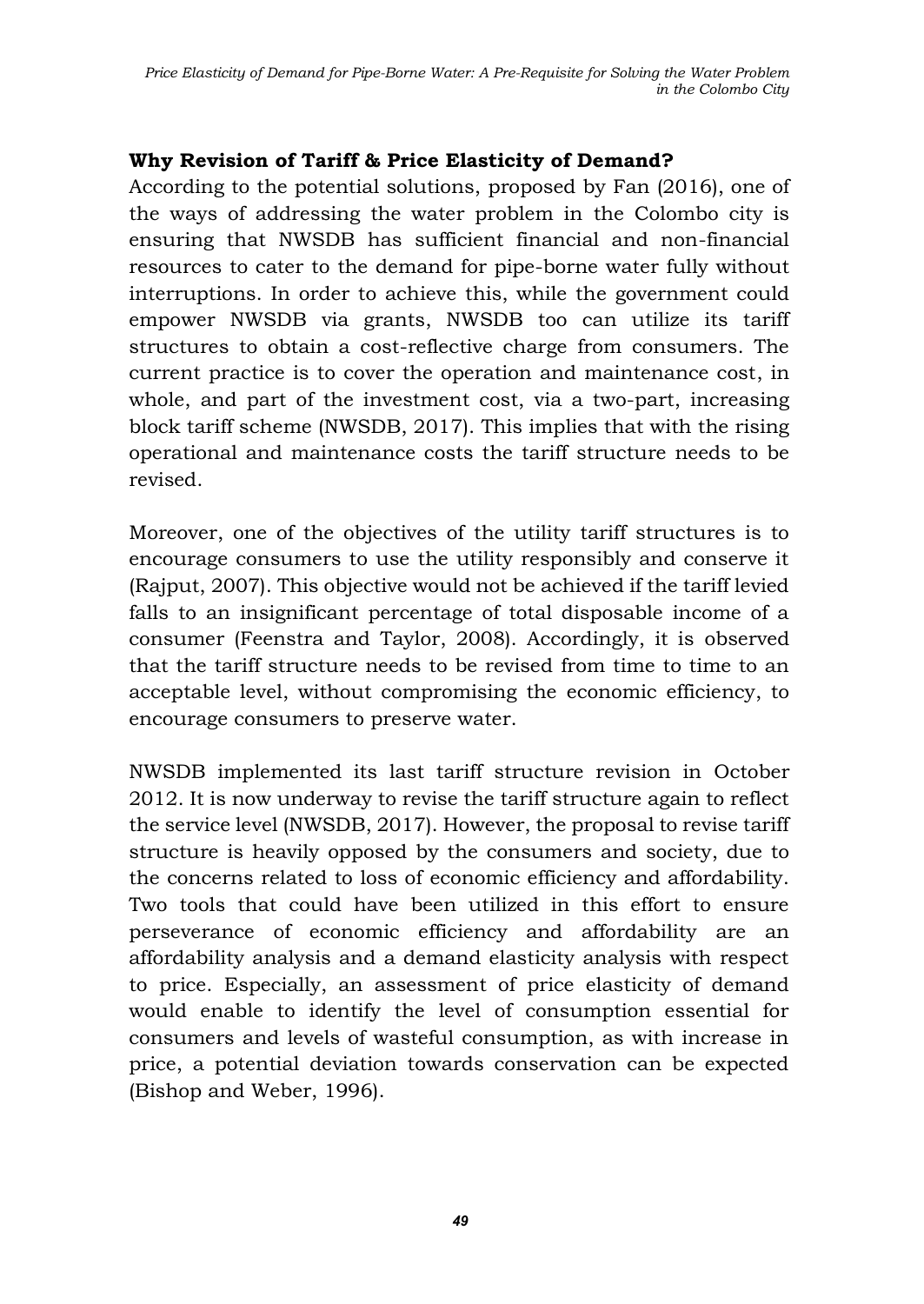#### **Previous Methodologies**

Conley (1967) in Southern California for multiple sources; Katzman (1977) in Penang, Malaysia for domestic water; and Cairncross and Kinnear (1992) in Khartoum, Sudan for domestic water had established the price elasticity of demand for water using time series data. Young (1973), too, had assessed the price elasticity of demand for municipal water in Tucson, Arizona using statistical techniques and attempted to predict the changes in demand with changes in price using regression analysis.

Howe (1982), however, had established the Price Elasticity of Demand for residential water in different seasons using a consumer theory. Stevens et al. (1992) established the effect of price structure on residential water demand in Massachusetts for increasing block rate structure. Moreover, Olmstead et al. (2007) too established the price elasticity of demand using household consumption data for increasing block tariff structures.

Nevertheless, Thomas and Syme (1988) had adopted a contingent valuation approach in assessing the price elasticity of demand for groundwater as well as public supply of water for households in Perth, Western Australia.

#### **Research Gaps**

According to the literature review conducted, it was observed that encouraging consumers to be more mindful about consumption of pipe-borne water via a revision of tariff structure will be a feasible solution to reduce the water stress in the Colombo city. Moreover, it would help NWSDB, be more financially sustainable. However, prior to a revision of the tariff structure, identifying the price elasticity of demand and more and less responsive blocks of consumption would enable the implementation of a more effective and socially acceptable tariff revision. In assessing the price elasticity of demand time series analysis can be used, as it has proved to be successful in assessing Price Elasticity of Demand for increasing block tariff structures.

# **Methodology**

#### **Research Design**

This study, first, attempted to establish whether the demand for pipeborne water among domestic consumers in the Colombo city is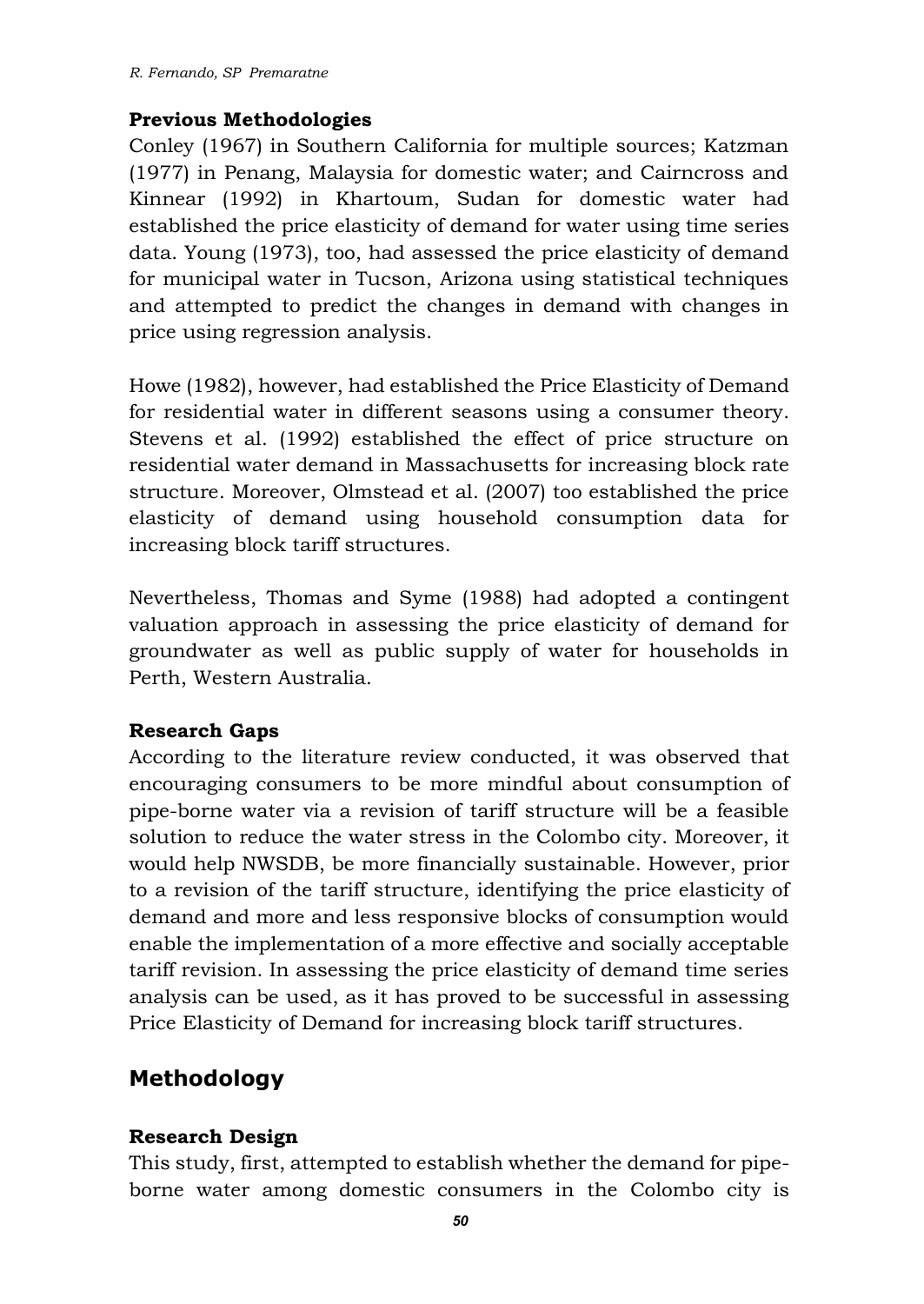responsive to changes in tariff levied. Then, it attempted, depending upon its responsiveness, to identify whether there existed a disparity among the blocks of consumption with respect to price elasticity of demand, and thereby to identify which blocks of tariff were more and less responsive to changes in price. Thus, the study would be exploratory in nature (Creswell and Clark, 2011).

# **Sampling Design** *Population*

As the domestic consumer density in the Colombo city is much higher than the other parts of the country, with the expectation of adequate and uniform sampling, the population chosen for the study was the domestic consumers depending on pipe-borne water in the Colombo city, Sri Lanka.

# *Sampling Method*

The pipe-borne water provision in the Colombo city is, first, divided into two divisions, as the Colombo City South and Colombo City North, and thereafter, further sub-divided into four area engineers' zones as Borella, Mattakkuliya, Kirulapone and Fort. From them, the Colombo City South, as the division and Fort, as the area engineers' zone were chosen for the study, as the highest residential consumer density was observed in Fort area engineers' zone. Therefore, from Fort, 200 domestic consumers were selected using simple random sampling. It was assumed that the consumer group chosen was fairly homogenous with respect to socio-economic characteristics, due to the large middle-income population living in the area.

### **Data Collection Process of the Study**

The monthly consumption of pipe-borne water by 200 domestic consumers, attached to Fort area engineer's office, was obtained from the same, for a period of nine (09) months, before and after, the revision of tariff structure in October 2012.

In addition to them, the tariff structures for domestic consumers, before and after, the revision were obtained from NWSDB, in order to facilitate calculation of Price Elasticity of Demand for consumers of the Colombo city.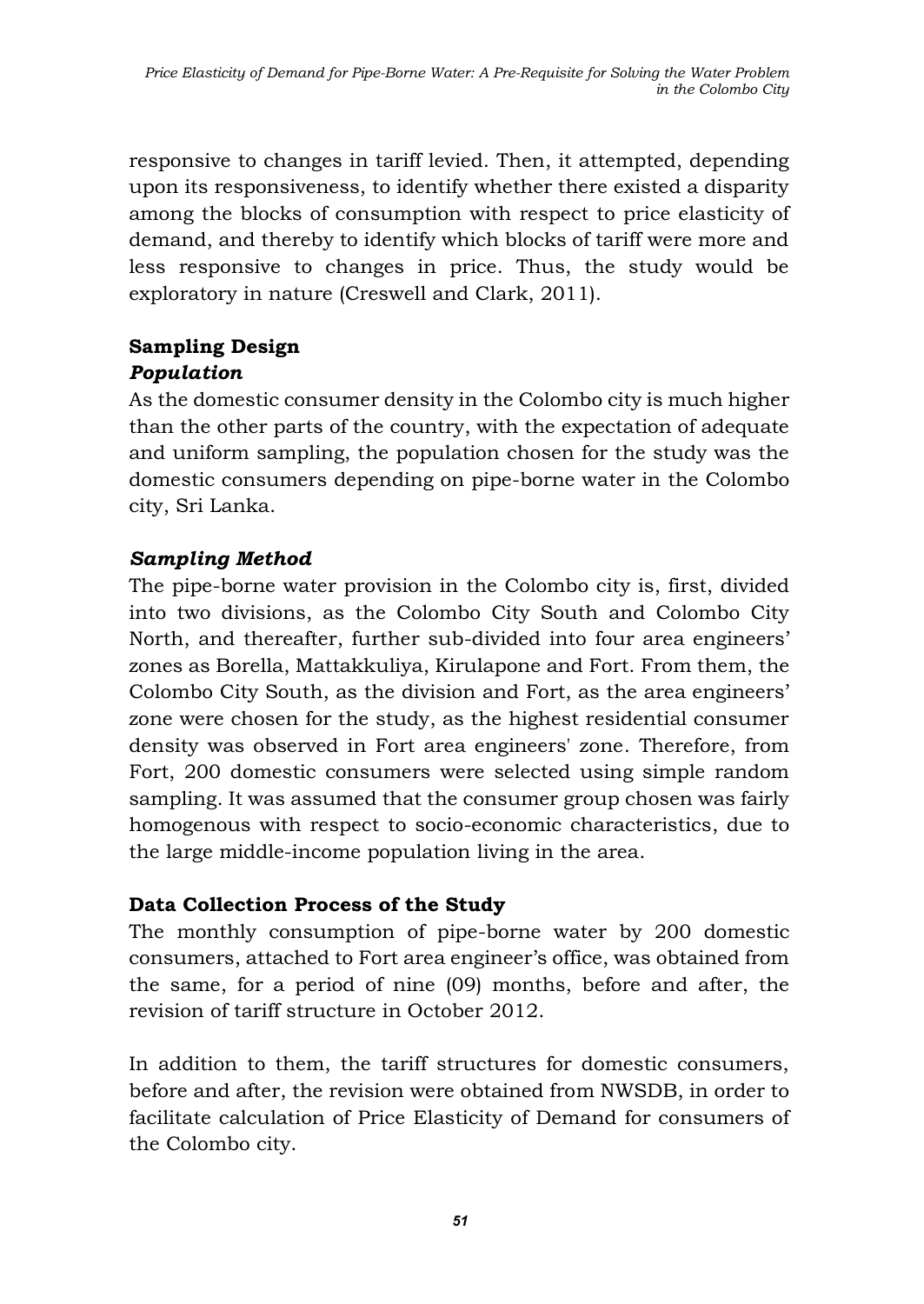#### **Statistical Analysis Design**

The statistical measures of central tendency, mean, median and mode, and the statistical measures of dispersion, range, variance and standard deviation, were utilized for the statistical analysis. Microsoft Excel and Statistical Package for Social Sciences (SPSS) were used to facilitate analysis purposes. The detailed analysis plan is depicted in Table 1.

| <b>Method</b>                                         | Tools                             |  |  |
|-------------------------------------------------------|-----------------------------------|--|--|
|                                                       | Distributions,<br>Frequency       |  |  |
| <b>Descriptive Statistics</b>                         | Graphs, Measures of, Central      |  |  |
|                                                       | Tendency & Dispersion             |  |  |
|                                                       | Measures of, Central Tendency     |  |  |
| Descriptive Statistics &<br><b>Economic Equations</b> | & Dispersion and Price Elasticity |  |  |
|                                                       | of Demand                         |  |  |

**Table 1:** Summary of Statistical Methods & Tools

# **Results & Discussion**

#### **Results**

### *Consumption Patterns of the Sample*

The consumption patterns of the sample, both before and after the tariff revision, were analyzed using SPSS. The results obtained from the overall analysis, prior to break down of the data set according to the blocks of consumption are depicted in Table 2.

| <b>Statistical Measure</b> | <b>Before Tariff</b> | <b>After Tariff</b> |
|----------------------------|----------------------|---------------------|
|                            | <b>Revision</b>      | Revision            |
| Mean                       | $22.71$ units        | $19.60$ units       |
| Median                     | 23 units             | 19 units            |
| Mode                       | 23 units             | 18 units            |
| <b>Standard Deviation</b>  | 9.4255               | 10.4084             |
| Variance                   | 88.841               | 108.335             |
| Range                      | 50 units             | 51 units            |
| Minimum                    | 2 units              | 0 units             |
| Maximum                    | 52 units             | 51 units            |

**Table 2:** Statistical Analysis of Overall Consumption Patterns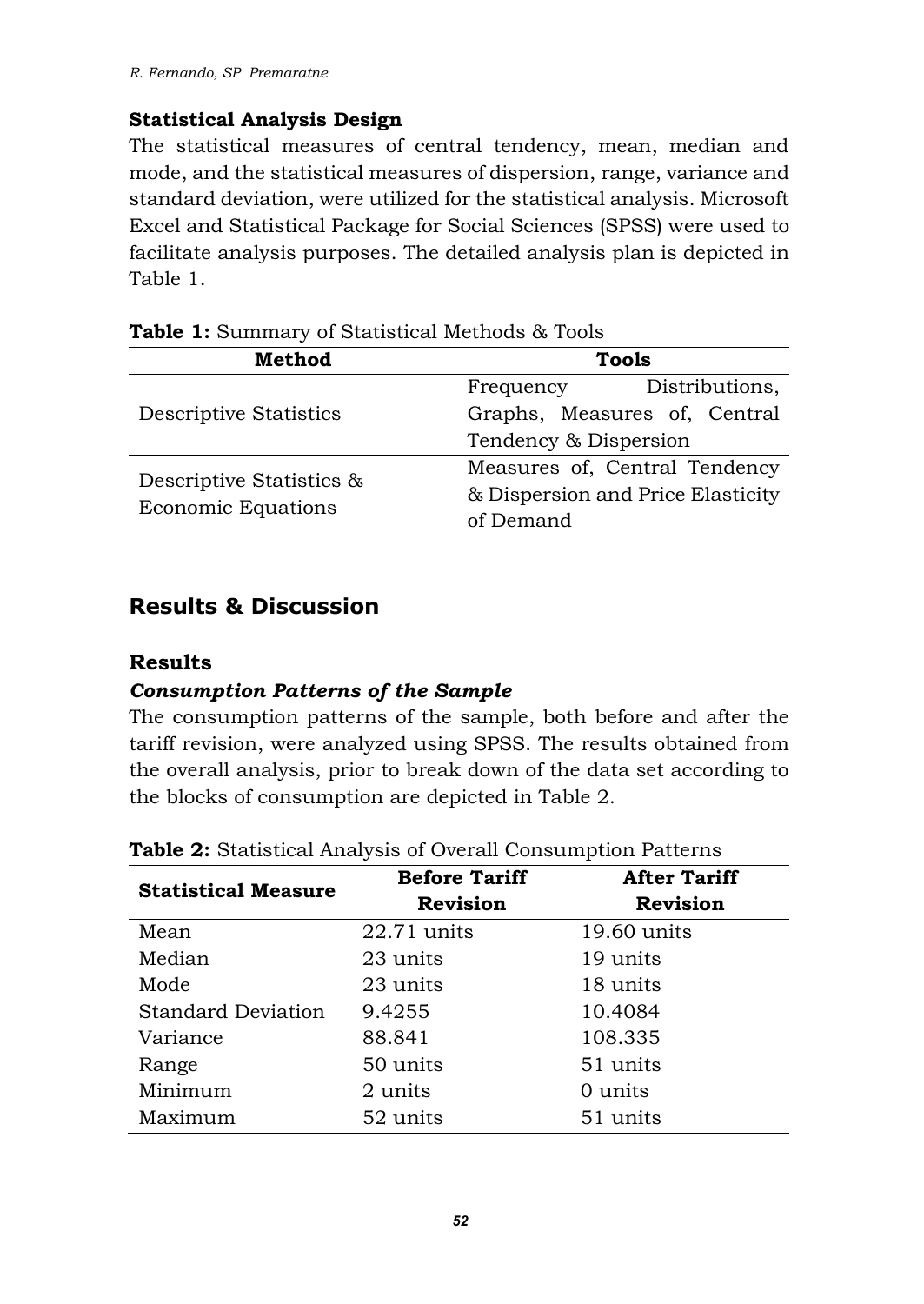Thereafter, the consumption patterns were further analyzed decomposing them into the blocks of consumption. The results obtained are depicted in Table 3.

|                |           | <b>Before Tariff Revision</b> |        |         | <b>After Tariff Revision</b> |       |        |
|----------------|-----------|-------------------------------|--------|---------|------------------------------|-------|--------|
| No             | Block of  |                               |        | Cumula  |                              |       | Cumul  |
| tat            | Consum    | Frequ                         | Percen | tive    | Frequ                        | Perce | ative  |
| ion            | ption     | ency                          | tage   | Percent | ency                         | ntage | Percen |
|                |           |                               |        | age     |                              |       | tage   |
| 1              | $00 - 05$ | 3                             | 1.5    | 1.5     | 21                           | 10.8  | 10.8   |
| $\overline{2}$ | $06-10$   | 16                            | 8.2    | 9.8     | 17                           | 8.8   | 19.6   |
| 3              | $11 - 15$ | 28                            | 14.4   | 24.2    | 27                           | 13.9  | 33.5   |
| 4              | 16-20     | 35                            | 18.0   | 42.3    | 41                           | 21.1  | 54.6   |
| 5              | $21 - 25$ | 49                            | 25.3   | 67.5    | 30                           | 15.5  | 70.1   |
| 6              | 26-30     | 24                            | 12.4   | 79.9    | 25                           | 12.9  | 83.0   |
| 7              | $31 - 40$ | 30                            | 15.5   | 95.4    | 29                           | 14.9  | 97.9   |
| 8              | $41 - 50$ | 8                             | 4.1    | 99.5    | 3                            | 1.5   | 99.5   |
| 9              | $51 - 75$ | 1                             | 0.5    | 100.0   | 1                            | 0.5   | 100.0  |
| 10             | Over 75   | 0                             | 0      | 100.0   | 0                            | 0     | 100.0  |
|                | Total     | 194                           | 100.0  |         | 194                          | 100.0 |        |

**Table 3:** Statistical Analysis of Block-wise Consumption

#### *Determination of Change in Price*

The tariff structures for domestic consumers, implemented by NWSDB, before and after the tariff revision in October 2012, were obtained. Although the tariff levied by NWSDB consists of both fixed and variable components, thus, is a two-part tariff scheme, only the variable component, the unit rate, had been changed, during the tariff revision in October 2012, while the fixed component has remained unchanged. The two tariff structures are depicted in Table 4.

| Table 4: Tariff Structure Before and After the Revision |  |  |  |
|---------------------------------------------------------|--|--|--|
|---------------------------------------------------------|--|--|--|

|                                |                                      | <b>Before Revision</b>                  | <b>After Revision</b>              |                                                   |
|--------------------------------|--------------------------------------|-----------------------------------------|------------------------------------|---------------------------------------------------|
| <b>Block of</b><br>Consumption | <b>Usage</b><br>Charge Rs.<br>/ Unit | Monthly<br><b>Service</b><br>Charge Rs. | <b>Usage</b><br>Charge Rs.<br>Unit | Monthly<br><b>Service</b><br><b>Charge</b><br>Rs. |
| $00 - 05$                      | 3.00                                 | 50.00                                   | 12.00                              | 50.00                                             |
| $06-10$                        | 7.00                                 | 65.00                                   | 16.00                              | 65.00                                             |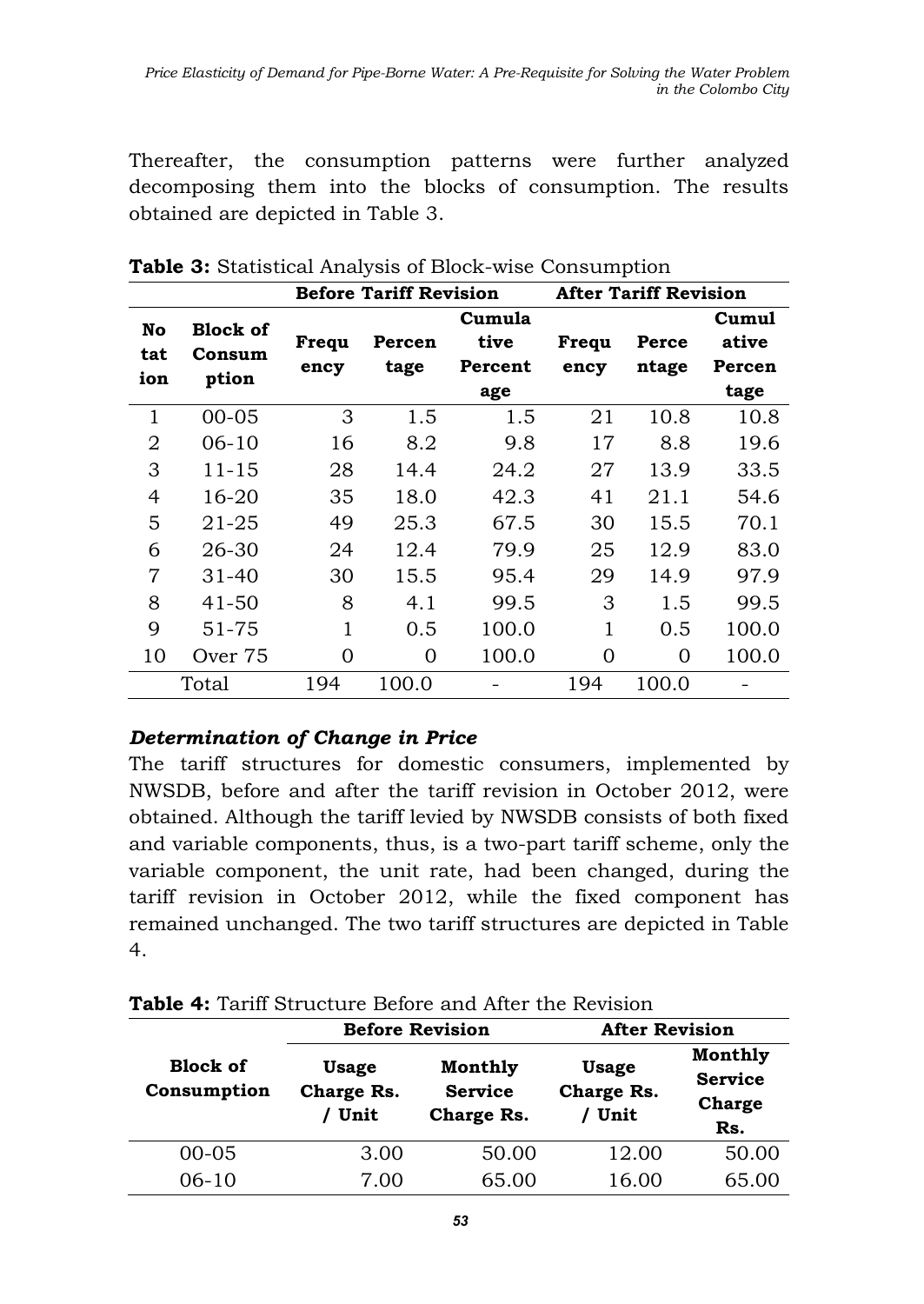#### *R. Fernando, SP Premaratne*

| $11 - 15$ | 15.00  | 70.00    | 20.00  | 70.00    |
|-----------|--------|----------|--------|----------|
| $16 - 20$ | 30.00  | 80.00    | 40.00  | 80.00    |
| 21-25     | 50.00  | 100.00   | 58.00  | 100.00   |
| 26-30     | 75.00  | 200.00   | 88.00  | 200.00   |
| $31 - 40$ | 90.00  | 400.00   | 105.00 | 400.00   |
| $41 - 50$ | 105.00 | 650.00   | 120.00 | 650.00   |
| $51 - 75$ | 110.00 | 1,000.00 | 130.00 | 1,000.00 |
| Over 75   | 120.00 | 1,600.00 | 140.00 | 1,600.00 |

As there was no change in the monthly service charge (the fixed component), the usage charge (the variable component) will only affect the price elasticity of demand. Prior to calculation of it, the change in price as a percentage was calculated, and they are depicted in Table 5, for each block of consumption.

| <b>Block of</b><br>Consumption | <b>Usage Charge -</b><br>Before<br><b>Revision Rs. /</b><br>Unit | <b>Usage Charge -</b><br><b>After Revision</b><br>Rs. / Unit | Percentage<br>Change in<br>Price |
|--------------------------------|------------------------------------------------------------------|--------------------------------------------------------------|----------------------------------|
| $00 - 05$                      | 3.00                                                             | 12.00                                                        | 300.00%                          |
| $06-10$                        | 7.00                                                             | 16.00                                                        | 128.57%                          |
| $11 - 15$                      | 15.00                                                            | 20.00                                                        | 33.34%                           |
| $16 - 20$                      | 30.00                                                            | 40.00                                                        | 33.34%                           |
| $21 - 25$                      | 50.00                                                            | 58.00                                                        | 16.00%                           |
| 26-30                          | 75.00                                                            | 88.00                                                        | 17.34%                           |
| $31 - 40$                      | 90.00                                                            | 105.00                                                       | 16.67%                           |
| $41 - 50$                      | 105.00                                                           | 120.00                                                       | 14.29%                           |
| 51-75                          | 110.00                                                           | 130.00                                                       | 18.18%                           |
| Over 75                        | 120.00                                                           | 140.00                                                       | 16.67%                           |

#### **Table 5:** Percentage Change in Price

#### *Determination of Change in Consumption*

From the consumption data obtained from NWSDB, for the 200 consumers attached to area engineers' office at Fort, first, the average consumption of each consumer for a period of nine (09) months before and after the tariff revision was calculated. Thereafter, in order to prevent the impact of outliers on analysis, six (06) data items were removed.

After that, the remaining 194 data items on average consumption, before and after the tariff revision, were decomposed according to the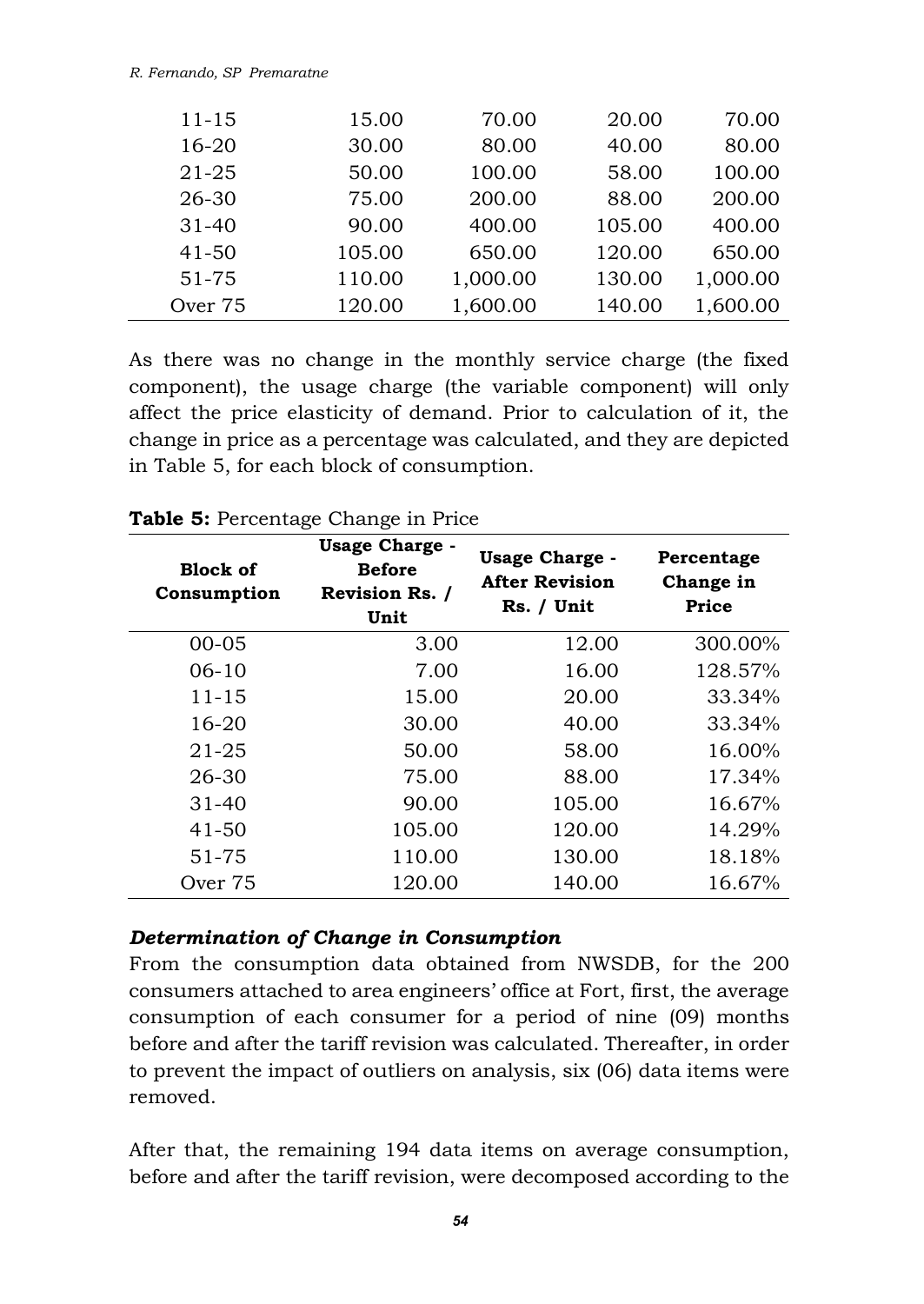blocks of consumption, and the percentage change in quantity was calculated.

### *Determination of Price Elasticity of Demand*

After obtaining the percentage change in consumption, then, using the percentage change in prices, the Price Elasticity of Demand for each consumer, for each block of consumption was calculated.

Thereafter, for each block of consumption, the average Price Elasticity of Demand was calculated. In order to understand the deviation of the consumers from the mean, the standard deviation too was calculated. The results are depicted in Table 6.

| <b>Block of</b><br>Consumption  | <b>Average Price</b><br><b>Elasticity of</b><br>Demand | <b>Standard</b><br><b>Deviation</b>         |
|---------------------------------|--------------------------------------------------------|---------------------------------------------|
| $00 - 05$                       | $-0.02$                                                | 0.08                                        |
| $06-10$                         | $-0.08$                                                | 0.26                                        |
| $11 - 15$                       | $-0.19$                                                | 2.12                                        |
| 16-20                           | $-0.51$                                                | 1.56                                        |
| 21-25                           | $-0.87$                                                | 4.24                                        |
| 26-30                           | $-0.87$                                                | 2.32                                        |
| $31 - 40$                       | $-0.76$                                                | 2.42                                        |
| $41 - 50$                       | $-0.32$                                                | 1.47                                        |
| 51-75                           | $-0.06$                                                | 0.79                                        |
| Over 75                         |                                                        |                                             |
| $\Lambda$ transace DFD $-$ 0.41 |                                                        | $C$ tenderd Deviction emeng $DFDg = 0.2510$ |

#### **Table 6:** Block-wise Price Elasticity of Demand

Average PED = -0.41 Standard Deviation among PEDs = 0.3519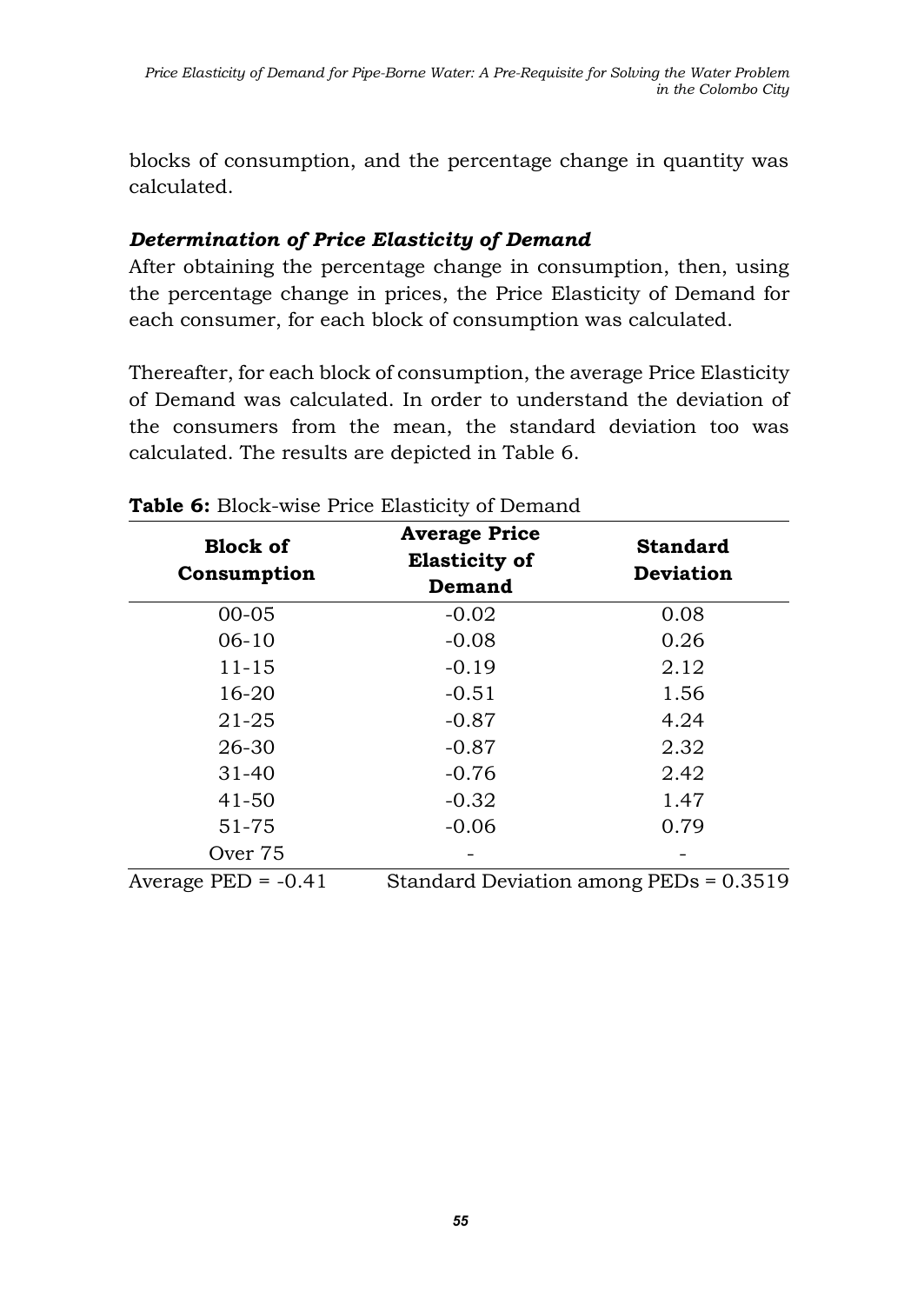

**Figure 1:** Block-wise Variation in Price Elasticity of Demand

# **Results and Discussion**

#### *Overall Consumption*

According to the statistical analysis of overall consumption of the sample, Table 2, it is observed that with the revision in tariff, the mean consumption has reduced approximately by 14%. Furthermore, the mode and median consumption have reduced. These, along with the measures of dispersion calculated, such as range, imply that the consumption of pipe-borne water in the Colombo city, is sensitive and responsive to the changes in prices, and thus, a Price Elasticity of Demand can be expected.

Moreover, according to Table 3, which has analyzed the consumption patterns of the sample according to the blocks of consumption, it is observed, that after the revision more consumers are concentrated at lower blocks. For an example, the increase in percentage of consumers consuming 00-20 units is 12.3%, whereas the decrease in percentage of consumers consuming 21-50 units too is 12.5%. These two percentages being approximately equal implies the validity of the claims, that the demand for pipe-borne water is responsive to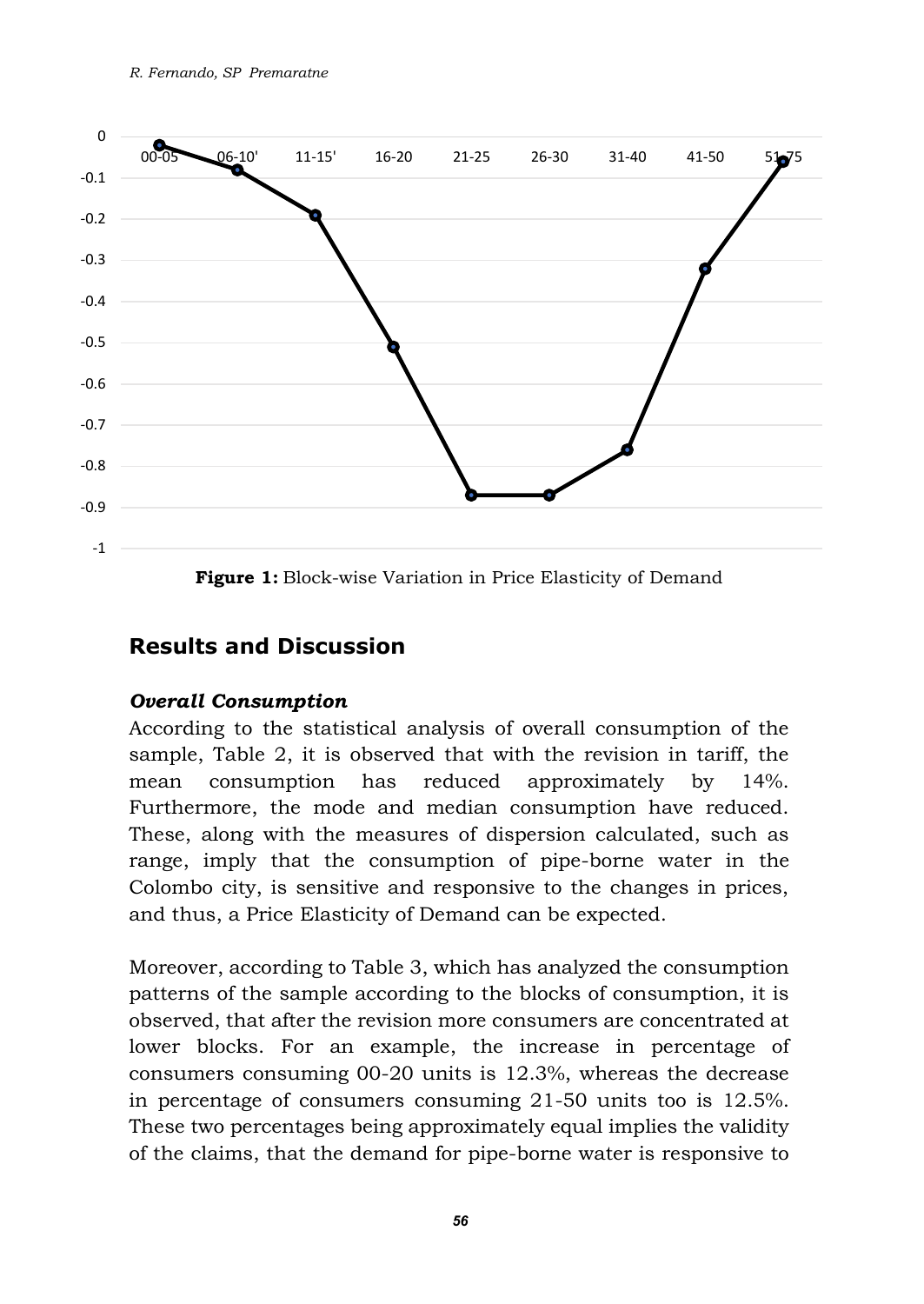price and that it can be used as a tool to discourage wasteful consumption.

### *Disparity among Blocks of Consumption*

As the demand for pipe-borne water is observed to be price-elastic, then, it was checked whether there was a disparity among the blocks of consumption with respect to Price Elasticity.

According to Table 6 and Figure 1, which depict the block-wise variation in Price Elasticity of Demand, it is observed that there is a significant variation in Price Elasticity of Demand. The Price Elasticity of Demand is lower at the first three and the last two blocks, and it is significantly high for the four blocks in the middle.

Thus, it can be inferred that there is a significant variation among the blocks of consumption with respect to Price Elasticity of Demand.

### *More and Less Responsive Blocks of Consumption*

As observed in Table 6 and Figure 1, there is a significant variation in Price Elasticity of Demand among the blocks of consumption. The average Price Elasticity of Demand for the first three blocks being lower, along with the overall average consumption calculation support the fact, that the consumers have to essentially use up to 15 units, in order to satisfy their basic needs. However, the consumption of additional units up to a maximum of 40 units can be wasteful, as those blocks have a quite high price elasticity of demand. Thereafter, even the highest consumption is responsive to price; however, the responsiveness is still less than the four blocks in the middle.

Thus, it can be inferred that the first three and the last two blocks are less responsive to changes in price, while the four blocks in the middle are more responsive to the changes in price. This reestablishes the claim that wasteful consumption can be prevented via a revision of tariff.

# **Conclusion**

For a number of reasons, including rapid urbanization, increase in population, climatic conditions accompanied by increased pollution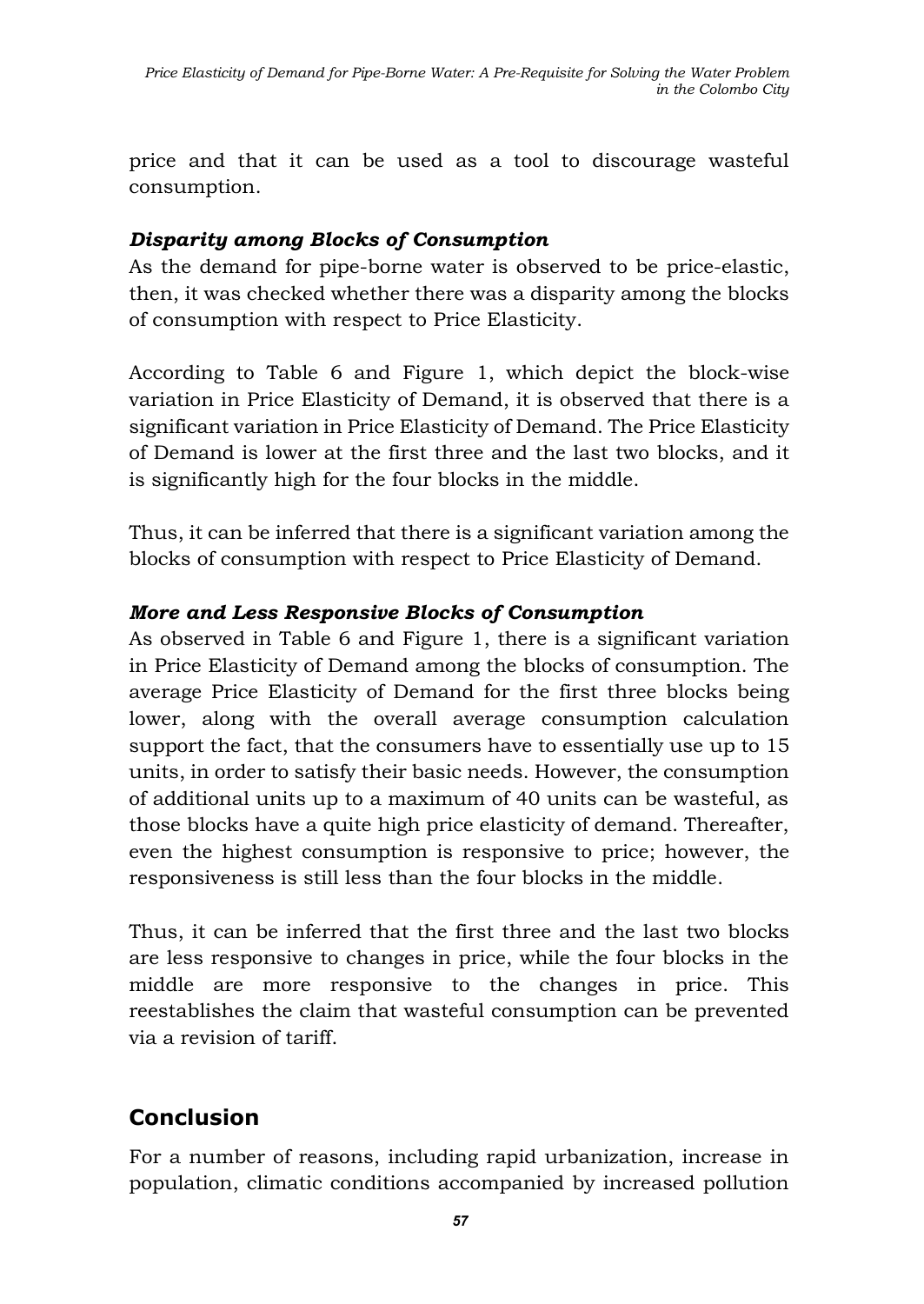and depletion of water sources, there exists a water problem in the Colombo city. This has ultimately resulted in several consequences, such as health and sanitation issues, water stress and threats to the financial sustainability of NWSDB.

Encouraging water conservation will be, thus, a pragmatic solution to reduce the magnitude of the problem. One way of achieving it and preserving economic efficiency related to the service has been identified as the revision of tariff structure. However, in an instance where an increase block tariff structure is employed by NWSDB, a uniform increase throughout the blocks would jeopardize the economic efficiency related to the service. Therefore, in the effort to implement an effective and acceptable tariff structure, assessment of Price Elasticity of Demand is an essential pre-condition to be satisfied. This study attempted to establish the Price Elasticity of Demand for the provision of water to the domestic consumers in the Colombo city.

In order to achieve the objectives of the study, the consumption patterns of 200 consumers, chosen from the Colombo city, after and before the last tariff revision in 2012, were assessed and the Price Elasticity Demand was calculated. The results showed that the consumers are responsive to the changes in price, or tariff, in the case of water, and a disparity among the different blocks of consumption with respect to Price Elasticity of Demand was observed. In the nine blocks of consumption considered, the first three blocks and the last two blocks were less responsive to changes in price, whereas the four blocks in the middle were more responsive to price. Therefore, it was observed that up to a maximum of 40 units the consumption can be wasteful and it can be prevented via a tariff revision.

This study has few implications on the policy making related to water tariff. It is that dependent on the motive of the tariff, the revision of unit rates for different blocks of consumption can be varied. If the motive is to preserve welfare of the society and economic efficiency and encourage conservation, then, the revision of unit rates for blocks of consumption, which are more responsive to price, could be made upward and higher. However, if the motive of the revision of tariff is to increase the overall revenue, then, irrespective of the blocks, for all blocks, the unit rates could be changed. Moreover, linking this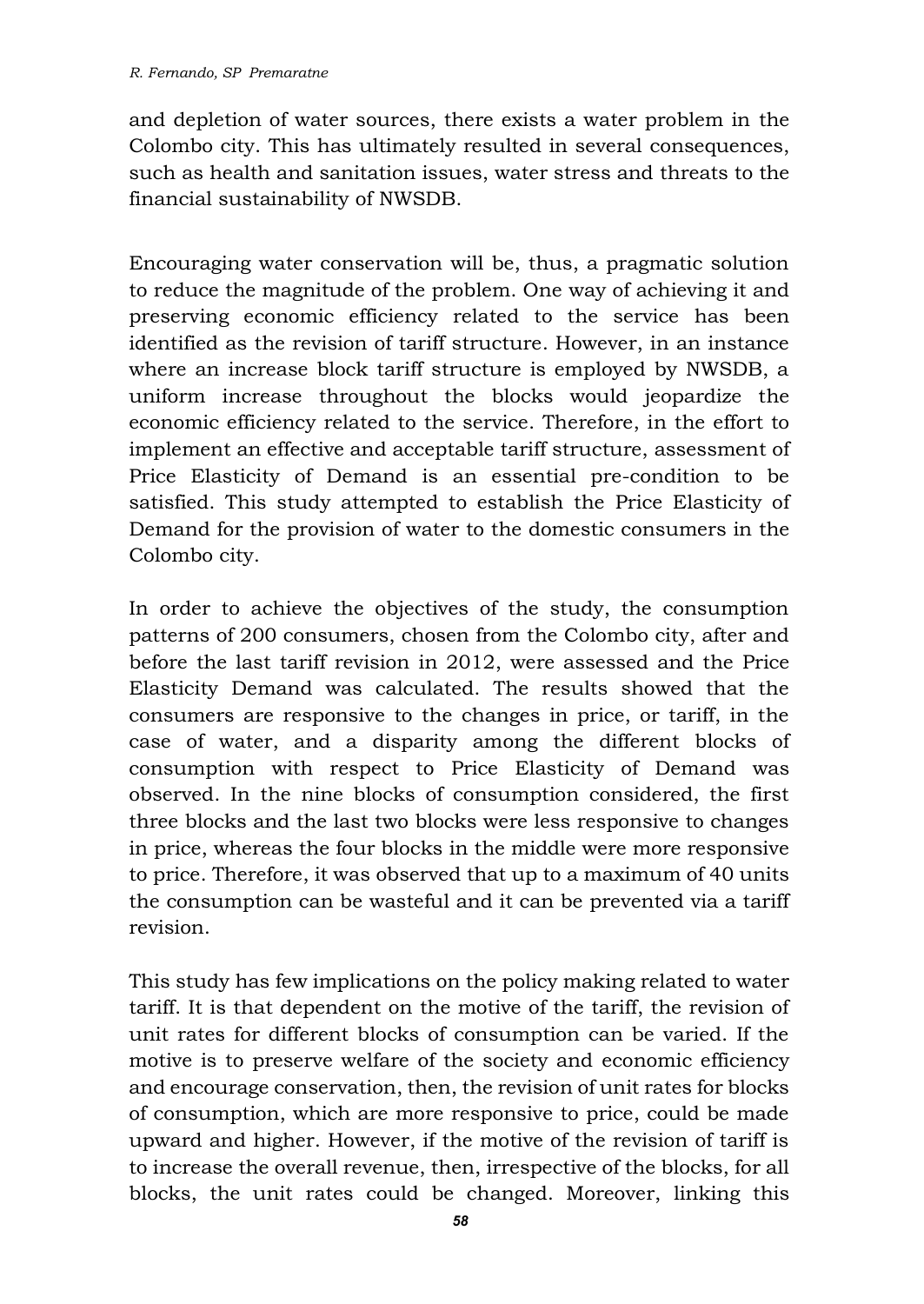change to the inflation index would be more realistic and socially acceptable.

Moreover, NWSDB, the main authority instrumental in providing pipe-borne water to the Colombo city, can utilize these findings to estimate the responsiveness of quantity consumed to the changes in price, and thereby revise the tariff structure in a more realistic and socially acceptable way. Furthermore, the methodology could be adopted to extend the study for all the areas where NWSDB is instrumental in the provision of water, to introduce a regional tariff structure, reflective of consumer needs in different regions, rather than keeping to the currently utilized, uniform tariff structure. Moreover, even for commercial, industrial and other sectors, this assessment could be extended to efficiently provide the service, with minimal financial burden.

Furthermore, the study attempted to establish the Price Elasticity of Demand for a utility. While there were other methods, such as contingent valuation method, it could be proved that the time series analysis too is possible in this effort, following other similar studies. Thus, this knowledge of methodology can be adopted in future studies. Moreover, the study could be extended to the whole country, as and when the requirement arises to study and analyze the responsiveness of consumers to changes in tariff, not only for pipeborne water, but also for other utilities.

# **Acknowledgement**

Authors wish to acknowledge the support received from National Water Supply & Drainage Board via provision of data required for the study.

# **References**

Bandara, N. (2003). Water and wastewater related issues in Sri Lanka. *Water Science Technology*, *47*(12), 305-312. Retrieved from https://www.ncbi.nlm.nih.gov/pubmed/12926703.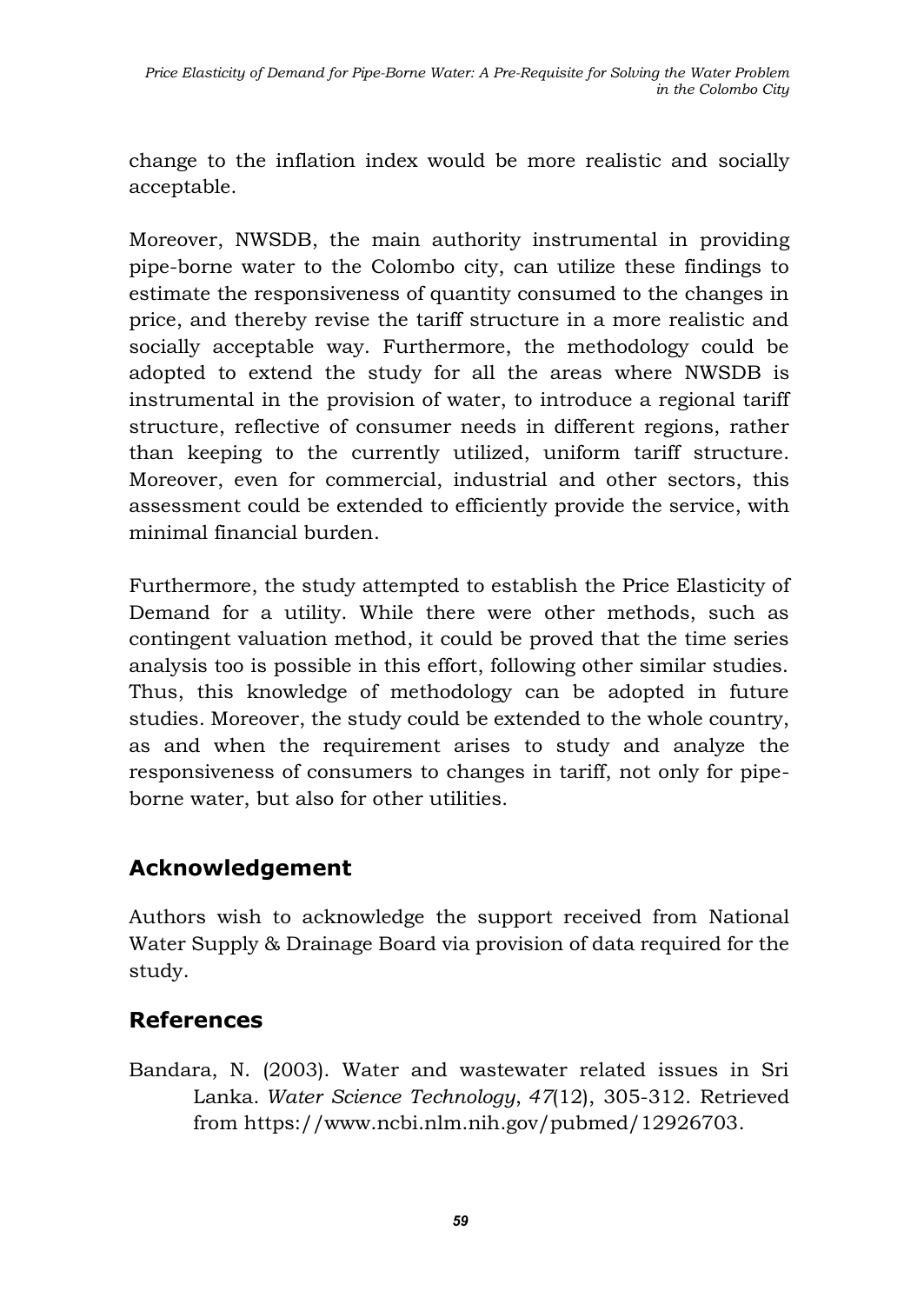- Bishop, D. & Weber, J. (1996). *Impacts of demand reduction on water utilities*. Denver, CO: AWWA Research Foundation and American Water Works Association.
- Boland, J. J., & Whittington, D. (2000). Water tariff design in developing countries: disadvantages of increasing block tariffs (IBTs) and advantages of uniform price with rebate (UPR) designs. World Bank Water and Sanitation Program, Washington, DC, 37.
- Boyes, W. & Melvin, M. (2012). *Microeconomics* (1st ed.). Mason, OH: South-Western Cengage Learning.
- Brannon, M., Dikhanov, Y., Djayeola, B., Hamadeh, N., Mouyelo-Katoula, M., & Rissanen, M. et al. (2017). Operational guidelines and procedures for measuring the real size of the world economy. World Bank. Retrieved 17 January 2017, from http://documents.worldbank.org/curated/en/95810146818 4461971/Operational-guidelines-and-procedures-formeasuring-the-real-size-of-the-world-economy
- Brears, R. (2015). *Urban Water Security* (1st ed.). John Wiley & Sons.
- Cabral, L. (2005). Introduction to industrial organization. Cambridge, Mass.: The Mit Press.
- Cairncross, S. & Kinnear, J. (1992). Elasticity of demand for water in Khartoum, Sudan. Social Science & Medicine, 34(2), 183-189. http://dx.doi.org/10.1016/0277-9536 (92)90095-8.
- Conley, B. (1967). Price elasticity of the demand for water in Southern California. The Annals of Regional Science, 1(1), 180-189. http://dx.doi.org/10.1007/bf01290019
- Creswell, J., & Plano Clark, V. (2011). Designing and conducting mixed methods research. Los Angeles: Sage.
- Department of Census & Statistics (DOCS). (2015). *Statistical Newsletter.*Retrievedfromhttp://www.statistics.gov.lk/Newsle tters/DCSB-PUB-2015-01.pdf
- Desalination research and the water problem. (1962) (1st ed.). Washington.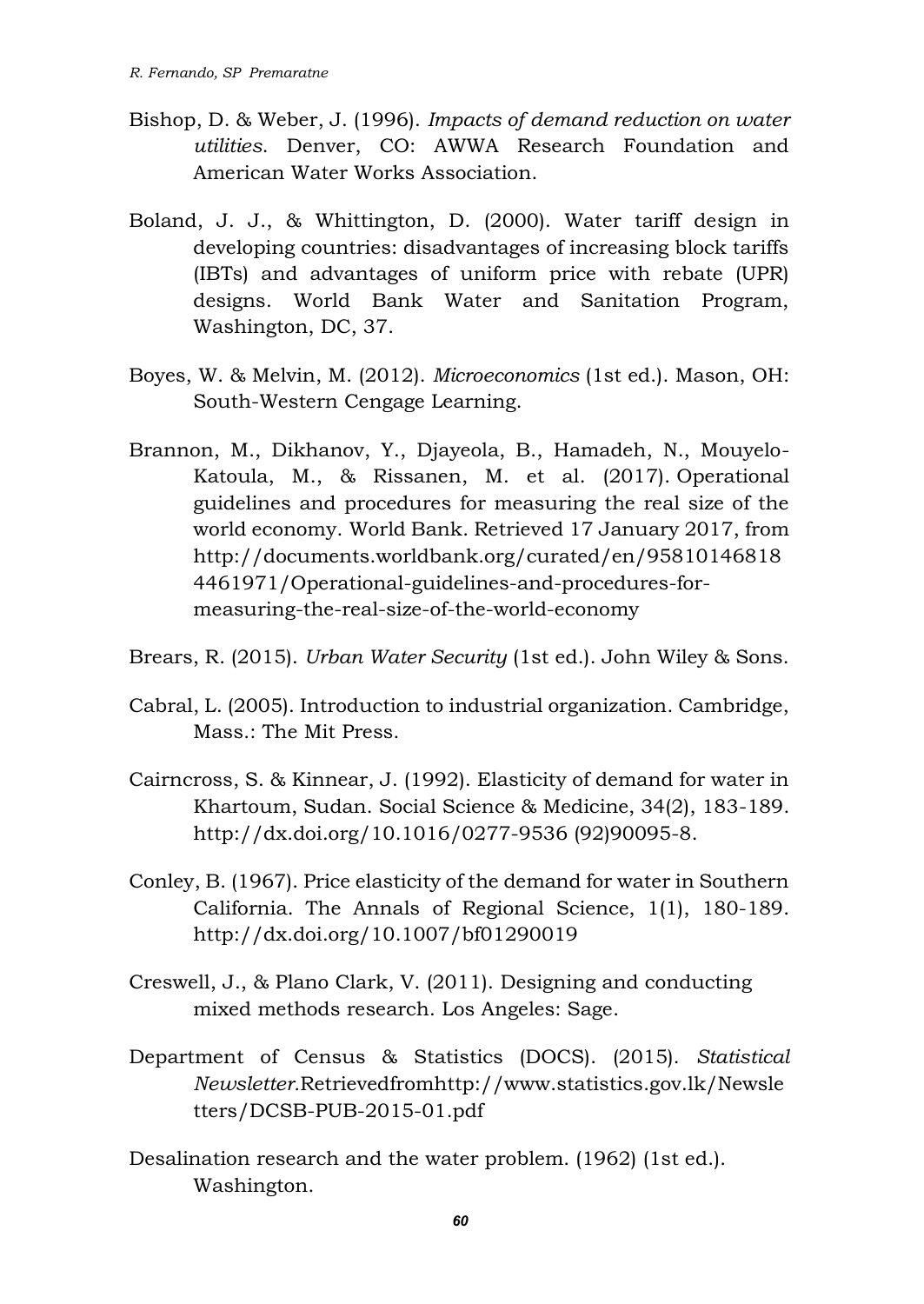- Fan, M. (2016). *Sri Lanka's Water Supply and Sanitation Sector: Achievements and A Way Forward* (1st ed.). Asian Development Bank. Retrieved from https://www.adb.org/sites/default/files/publication/161289 /south-asia-wp-035.pdf
- Feenstra, R. & Taylor, A. (2008). *International macroeconomics* (1st ed.). New York: Worth Publishers.
- Fernando, G. (2014). Challenges of Sustainable Water Supply for Cities: Lessons Learnt in Reduction of Non-revenue Water in Colombo, Sri Lanka. In *SAITM RSEA*. Colombo: SAITM. Retrieved from [http://www.saitm.edu.lk/fac\\_of\\_eng/RSEA/](http://www.saitm.edu.lk/fac_of_eng/RSEA/) SAITM\_RSEA\_2014/imagenesweb/33.pdf
- Gamini, P. (2015). *Challenges in the Water Sector and Wastewater Sector* (1st ed.). Retrieved from <http://www.waterboard.lk/> web/images/contents/media/articles/challenges in the wat er\_sector\_and\_waste\_water\_sector.pdf
- Howe, C. (1982). The impact of price on residential water demand: Some new insights. Water Resources Research, 18(4), 713- 716. http://dx.doi.org/10.1029/wr018i004p00713
- Katzman, M. (1977). Income and Price Elasticities of Demand for Water in Developing Countries. Journal of the American Water Resources Association, 13(1), 47-55. http://dx.doi.org/10.1111/j.1752-1688.1977.tb01989.x
- Letchumanamohan, S. (2014). Solution for national water supply & drainage board customers' problems in Colombo city (Master). University of Moratuwa.
- Mills, G. (2002). Retail pricing strategies and market power. Carlton South, Vic.: Melbourne University Press.
- Ministry of Megapolis and Western Development. (2017). Megapolis.gov.lk. Retrieved 17 January 2017, from http://megapolis.gov.lk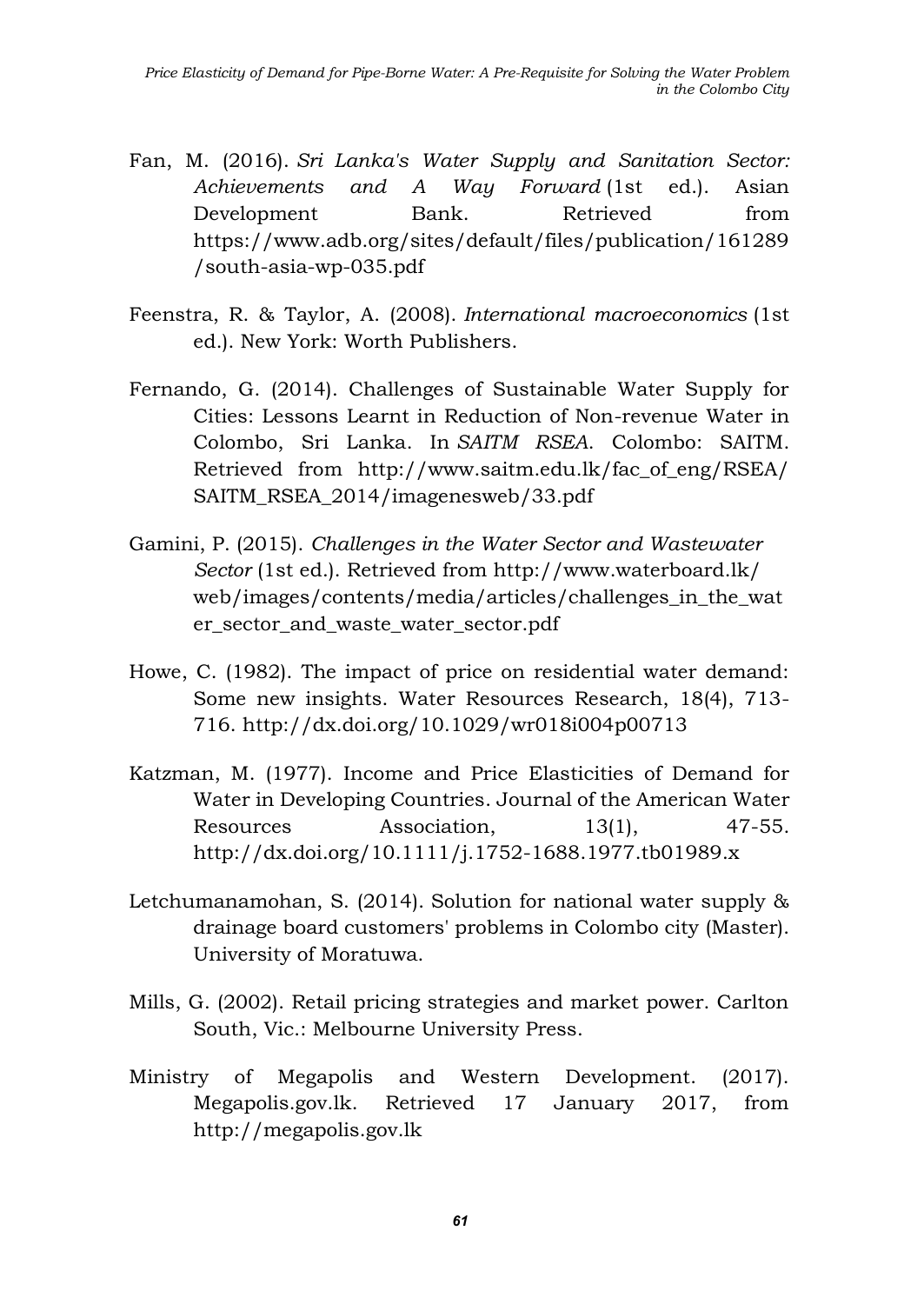- National Water Supply and Drainage Board. (2017). Waterboard.lk. Retrieved 17 January 2017, from http://www.waterboard.lk/
- Niels, G., Jenkins, H., & Kavanagh, J. (2011). Economics for competition lawyers. New York, NY: Oxford Unviersity Press.
- Olmstead, S., Michael Hanemann, W., & Stavins, R. (2007). Water demand under alternative price structures. Journal of Environmental Economics and Management, 54(2), 181-198. http://dx.doi.org/10.1016/j.jeem.2007.03.002
- Phlips, L. (1999). The economics of price discrimination. Cambridge [u.a.]: Cambridge Univ. Press.
- Proceedings of the First International Symposium on Water Desalination, United States. Office of Saline Water. (1966). In First International Symposium on Water Desalination. U.S. Department of Interior, Office of Saline Water, 1966. Retrieved from <https://books.google.lk/books?id=omErAAAAYAAJ&pg> =PP8&lpg=PP8&dq=%22desalination%2Bresearch%2Band%2 Bthe%2Bwater%2Bproblem%22&source=bl&ots=SPYqPsfZWr &sig=Sz\_LlUCYRigse3SybMOhZBDrp\_E&hl=en&sa=X&ved=0 ahUKEwj32Jiw7t7YAhUBHJQKHX7oAS0Q6AEIJzAA
- Rajput, R. (2007). *A textbook of power system engineering* (1st ed.). New Delhi: Laxmi Publications.
- Rogers, P., De Silva, R., & Bhatia, R. (2002). Water is an economic good: How to use prices to promote equity, efficiency, and sustainability. Water policy, 4(1), 1-17.
- *Sri Lanka to limit water supply, Colombo consumption up Lanka Business Online*. (2017). *Lankabusinessonline.com*. Retrieved 27 January 2017, from [http://www.lankabusinessonline](http://www.lankabusinessonline/) .com/sri-lanka-to-limit-water-supply-colombo-consumption $up/$
- Stevens, T., Miller, J., & Willis, C. (1992). Effect of Price Structure on Residential Water Demand. Journal of the American Water Resources Association, 28(4), 681-685. http://dx.doi.org/10.1111/j.1752-1688.1992.tb01489.x